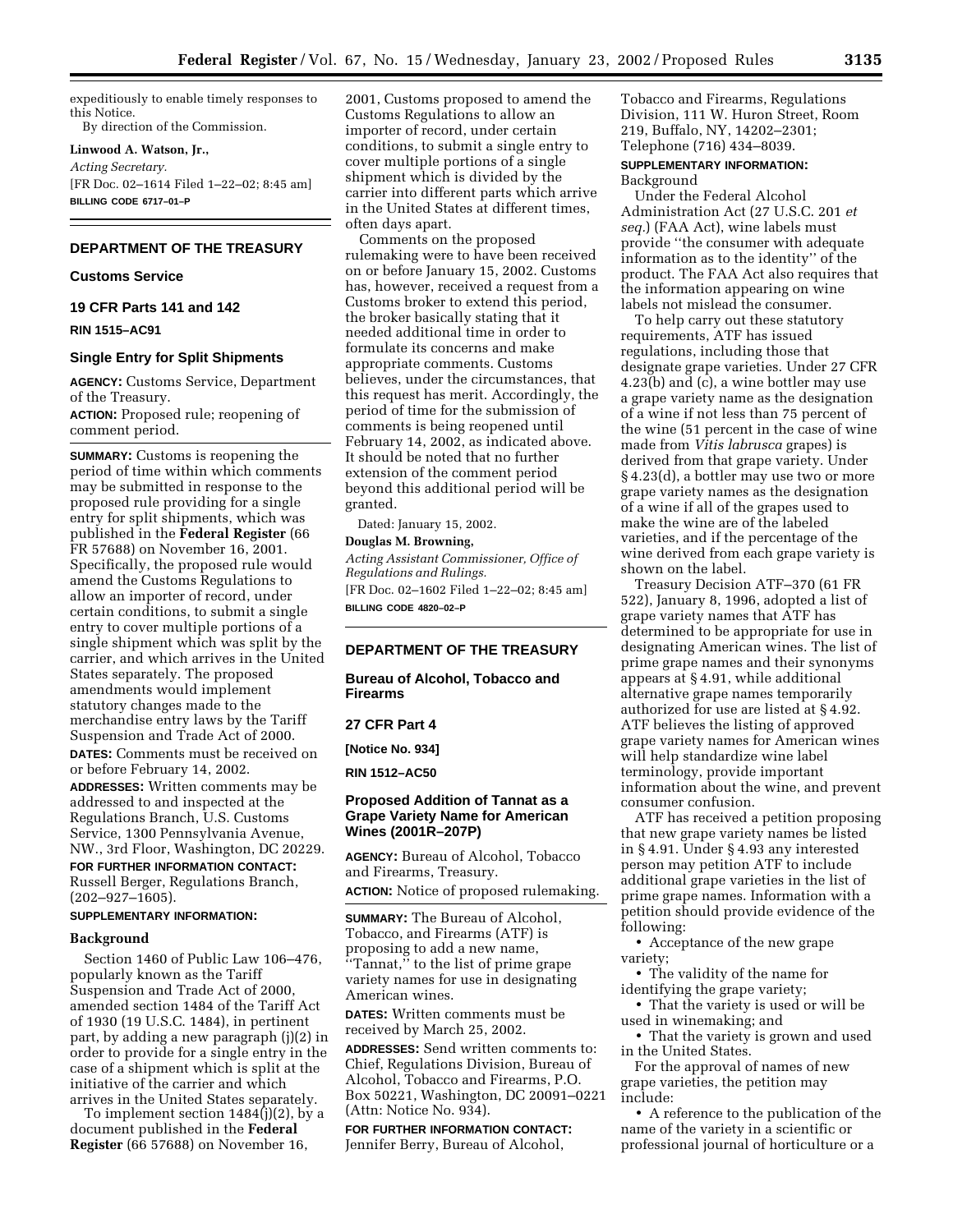published report by a professional, scientific or winegrowers' organization; • A reference to a plant patent, if

patented; and

• Information about the commercial potential of the variety, such as the acreage planted and its location or market studies.

Section 4.93 also places certain eligibility restrictions on the approval of grape variety names. A name will not be approved:

• If it has previously been used for a different grape variety;

• If it contains a term or name found to be misleading under § 4.39; or

• If a name of a new grape variety contains the term ''Riesling.''

The Director reserves the authority to disapprove the name of a new grape variety developed in the United States if the name contains words of geographical significance, place names, or foreign words which are misleading under § 4.39.

#### **Tannat Petition**

Tablas Creek Vineyard in Paso Robles, California, has petitioned ATF proposing the addition of the name ''Tannat'' to the list of prime grape variety names approved for the designation of American wines. Tannat is a red varietal with origins in Southwestern France and the Pyrenees.

The petitioner has submitted the following published references to Tannat to establish its acceptance as a grape and the validity of its names:

• Cépages et Vignobles de France, Volume II, by Pierre Galet, 1990, p. 313.

• Catalogue of Selected Wine Grape Varieties and Clones Cultivated in France, published by the French Ministry of Agriculture, Fisheries and Food, 1997, p.151.

• Traité General de Viticulture Ampelographie, Volume II, by P. Viala and V. Vermoral, 1991, pp. 80–82.

• Guide to Wine Grapes, Oxford University Press, 1996, by Jancis Robinson, p. 182.

The first three references are scientific articles that discuss the grape's origin, cultivation, and ampelography (the study and classification of grapevines). ''The Guide to Wine Grapes,'' intended for the general reader, contains a general description of the grape and its uses. According to these references, the Tannat grape produces a wine that is deeply colored and tannic, which is thought to account for its name. They also note its use as a major component of the French wine Madiran.

Tablas Creek Vineyard states that it imported the Tannat plant into the USDA station in Geneva, New York, in 1992. The plant was declared virus free in 1993 and shipped bare-root to Tablas Creek Vineyard in Paso Robles, California, in February 1993. In 1996, the winery multiplied, grafted and started planting Tannat.

The petitioner states that the Tannat grape is currently grown and used in the United States in winemaking. It reports that in 2000 and 2001, it shipped several orders for Tannat plants to vineyards in California, Arizona, and Virginia. Also, Tannat has long been grown in the vine collections of the University of California. At the request of the petitioner, Richard Hoenisch, Vineyard Manager, Viticulture and Enology Department, University of California at Davis, contacted ATF with information about Tannat's history in the university's collection.

According to Mr. Hoenisch, Tannat was part of the original vine collection of the University of California at Berkeley since the 1890's. Professor Eugene Hilgard, founder of the Department of Fruit Science, established several experimental vineyards in California, with sites in Berkeley, Cupertino, Paso Robles, and Jackson. Mr. Hoenisch states that the vines in the Jackson collection, including Tannat, were rediscovered in 1965 by Dr. Austin Goheen and Carl Luhn and repropagated at UC Davis. The university currently blends its Tannat wine into Cabernet Sauvignon to increase tannins, acidity, and color.

Tablas Creek states that Tannat has great commercial potential in California. The variety is easy to graft and relatively vigorous. It is well adapted to most California regions, ripening fairly late in the cycle, after Grenache but before Mourvédre and Cabernet Sauvignon. The petitioner reports that it has had two highly successful crops off its 0.5 acre planting. Its 1999 harvest had a brix of 28 and a pH of 3.18, while the 2000 harvest had a brix of 25 with a pH of 3.45. The petitioner states that the wine is rich, with good color and excellent aromatics and spice. Tablas Creek further reports that the wine has done well in tastings, resulting in additional orders for Tannat plants from other vineyards and nurseries.

#### **Public Participation**

#### *Who May Comment on This Notice?*

ATF requests comments from all interested parties. We will carefully consider all comments we receive on or before the closing date. We will also carefully consider comments we receive after that date if it is practical to do so, but we cannot assure consideration for late comments. ATF specifically requests comments on the clarity of this

proposed rule and how it may be made easier to understand.

## *Can I Review Comments Received?*

Copies of the petition and written comments in response to this notice of proposed rulemaking will be available for public inspection during normal business hours at: ATF Reference Library, Office of Liaison and Public Information, Room 6480, 650 Massachusetts Avenue, NW., Washington, DC 20226.

## *Will ATF Keep My Comments Confidential?*

ATF cannot recognize any material in comments as confidential. All comments and materials may be disclosed to the public. If you consider your material to be confidential or inappropriate for disclosure to the public, you should not include it in the comments. We may also disclose the name of any person who submits a comment. A copy of this notice and all comments will be available for public inspection during normal business hours at: ATF Reference Library, Office of Liaison and Public Information, Room 6300, 650 Massachusetts Avenue, NW., Washington, DC 20226.

#### *How Do I Send Facsimile Comments?*

You may submit comments of not more than three pages by facsimile transmission to (202) 927–8525. Facsimile comments must:

- Be legible.
- Reference this notice number.
- Be  $8\frac{1}{2}$ " × 11" in size.
- Contain a legible written signature.
- Be not more than three pages.

We will not acknowledge receipt of facsimile transmissions. We will treat facsimile transmissions as originals.

#### *How Do I Send Electronic Mail (E-mail) Comments?*

You may submit comments by e-mail by sending the comments to nprm@atfhq.atf.treas.gov. You must follow these instructions. E-mail comments must:

• Contain your name, mailing address, and e-mail address.

- Reference this notice number.
- Be legible when printed on not
- more than three pages  $8\frac{1}{2}$ " x 11" in size. We will not acknowledge receipt of

e-mail. We will treat e-mail as originals.

#### *How do I Send Comments to the ATF Internet Web Site?*

You may also submit comments using the comment form provided with the online copy of the proposed rule on the ATF Internet web site at *http:// www.atf.treas.gov/alcohol/rules/ index.htm.*